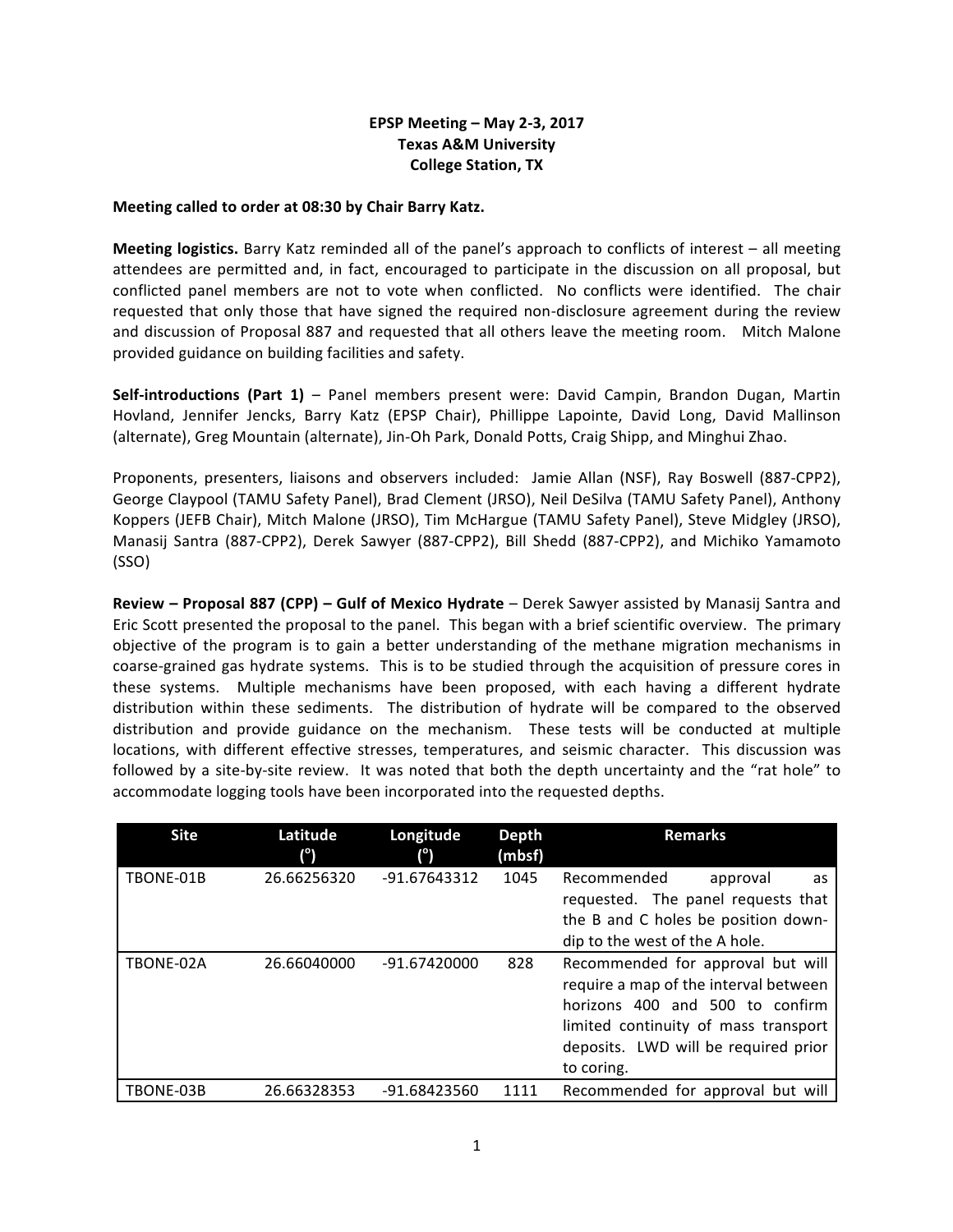| <b>Site</b> | Latitude<br>(°) | Longitude<br>$(^\circ)$ | <b>Depth</b><br>(mbsf) | <b>Remarks</b>                                                                                                                |
|-------------|-----------------|-------------------------|------------------------|-------------------------------------------------------------------------------------------------------------------------------|
|             |                 |                         |                        | require a map of the interval between<br>horizons 400 and 500 to confirm<br>limited continuity of mass transport<br>deposits. |
| TBONE-08A   | 26.66096730     | -91.67433681            | 841                    | Recommended approval to revised<br>LWD is required prior to<br>depth.<br>coring.                                              |
| TBONE-05B   | 26.65800758     | -91.67256401            | 947                    | Recommended approval to revised<br>depth.<br>LWD is required prior to<br>coring.                                              |
| TBONE-06B   | 26.64717191     | -91.69306573            | 1176                   | Recommended<br>approval<br>as<br>requested. LWD is required prior to<br>coring.                                               |
| TBONE-07B   | 26.64401999     | -91.69103374            | 896                    | Recommended approval to revised<br>depth.<br>LWD is required prior to<br>coring.                                              |
| ORCAB-11A   | 26.84999155     | -91.32799574            | 584                    | Not recommended for approval at<br>Repositioned<br>location.<br>this<br>to<br>ORCAB-11B                                       |
| ORCAB-11B   | 26.85046319     | -91.32745587            | 574                    | for<br>Recommended<br>approval<br>to<br>replace ORCAB-11A.                                                                    |
| ORCAB-12A   | 26.85595148     | -91.3246347             | 591                    | Recommended<br>approval<br>as<br>requested.                                                                                   |
| ORCAB-13A   | 26.84604421     | -91.33424426            | 644                    | Not recommended for approval.                                                                                                 |
| ORCAB-14A   | 26.85092488     | -91.32865802            | 581                    | Recommended approval to revised<br>depth, with the understanding that<br>there may be a limitation on logging.                |
| ORCAB-15A   | 26.85475382     | -91.32860176            | 581                    | Recommended<br>approval<br>as<br>requested.                                                                                   |
| ORCAB-16A   | 26.85715188     | -91.32628933            | 572                    | Recommended<br>approval<br>as<br>requested.                                                                                   |
| ORCAB-17A   | 26.84587601     | -91.33270629            | 558                    | Recommended<br>for<br>approval<br>to<br>replace ORCAB-13A.                                                                    |
| MADDOG-05A  | 27.16867366     | -90.34226569            | 725                    | Recommended<br>approval<br>as<br>requested.                                                                                   |
| MADDOG-06A  | 27.16500118     | -90.338985897           | 522                    | Recommended<br>approval<br>as<br>requested.                                                                                   |

All attendees that had been asked to leave the meeting room returned.

Self-introductions (Part 2) of those proponents, observers and liaisons not associated with 887-CPP2 including: Nathan Bangs (908APL), Peter Blum (JRSO), Kara Bogus (JRSO), Helen Feng (SSO), Sean Gulick (SEP Co-Chair), David Hodell (771-Full2), Tobias Hoefig (JRSO), Brian Huber (834-Full2), Denise Kulhanek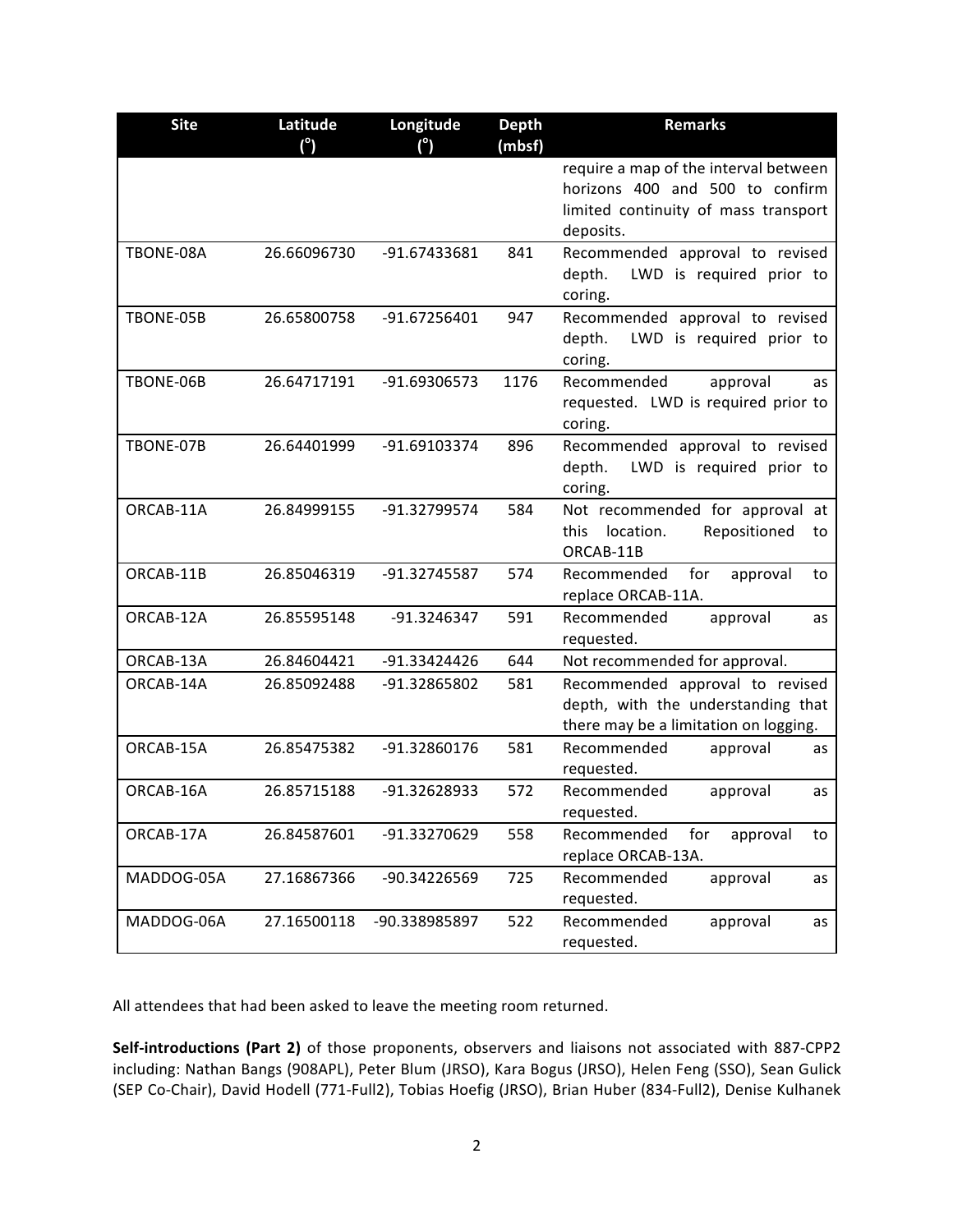(JRSO), Frank Lamy (912-Full), Leah LeVay (JRSO), Dan Lizarralde (833-Full2), Yasmina Martos (902-Full), Katerina Petronotis (JRSO), Ross Parnell-Turner (771-Full2), Andreas Teske (833-Full2)

Meeting logistics were provided by Mitch Malone, including information on a reception being held for meeting participants.

**Review Proposal 908 (APL) - Costa Rica Megathrust fluid pressure** - Nathan Bangs presented a brief scientific overview. The primary objective of the proposed program is the testing of mechanisms for pore pressure evolution along the megathrust. The drilling program will examine fluid composition associated with two deeply rooted faults – one tied to the megathrust and another associated with the margin wedge – to assess flow activity. This presentation was followed by a site-by-site review.

| <b>Site</b> | Latitude<br>(°) | Longitude<br>(°) | <b>Depth</b><br>(mbsf) | <b>Remarks</b>                                    |
|-------------|-----------------|------------------|------------------------|---------------------------------------------------|
| CRX-01B     | 8.779           | $-84.1022$       | 300                    | Not recommended for approval.                     |
| CRX-01C     | 8.77875         | $-84.10249$      | 450                    | Recommended for approval at this<br>new location. |
| CRX-02A     | 8.7797          | $-84.1047$       | 350                    | Recommended for approval to revised<br>depth.     |
| CRX-03A     | 8.7790          | $-84.1008$       | 400                    | Recommended for approval to revised<br>depth.     |
| CRX-04A     | 8.7914          | $-84.1146$       | 350                    | Recommended for approval to revised<br>depth.     |
| CRX-05A     | 8.792           | $-84.1095$       | 320                    | Recommended for approval to revised<br>depth.     |
| CRX-06A     | 8.778           | $-84.1212$       | 350                    | Recommended for approval to revised<br>depth.     |

Meeting went to recess at 17:00

Meeting was called back into session at 08:30 on May 3, 2017.

**Review and revise ongoing South China Sea Expedition 368.** A video conference discussion was held with Hans Christian Larsen to review potential additional sites and to re-examine prior recommendations of the panel for approval and operational plans. The panel was reminded that the objectives of the program were: 1) establish the nature of basement; 2) determine the time lag between plate rupture and crustal generation; 3) refine the understanding of the kinematics of break-up; and 4) examine the regional Cenozoic tectonic and environmental development. A site-by-site review followed the scientific overview.

| Site      | Latitude ( <sup>o</sup> ) Longitude | $\binom{1}{0}$ | Depth<br>(mbsf) | Remarks                                                                                         |
|-----------|-------------------------------------|----------------|-----------------|-------------------------------------------------------------------------------------------------|
| SCSII-23A |                                     |                |                 | Panel requested that the site be<br>repositioned further to the southeast<br>along ling 15ecLW7 |
| SCSII-23B | 18.65437                            | 116.11895      | 740             | Panel suggested relocation of SCSII-<br>23A to CDP number 7900 along line                       |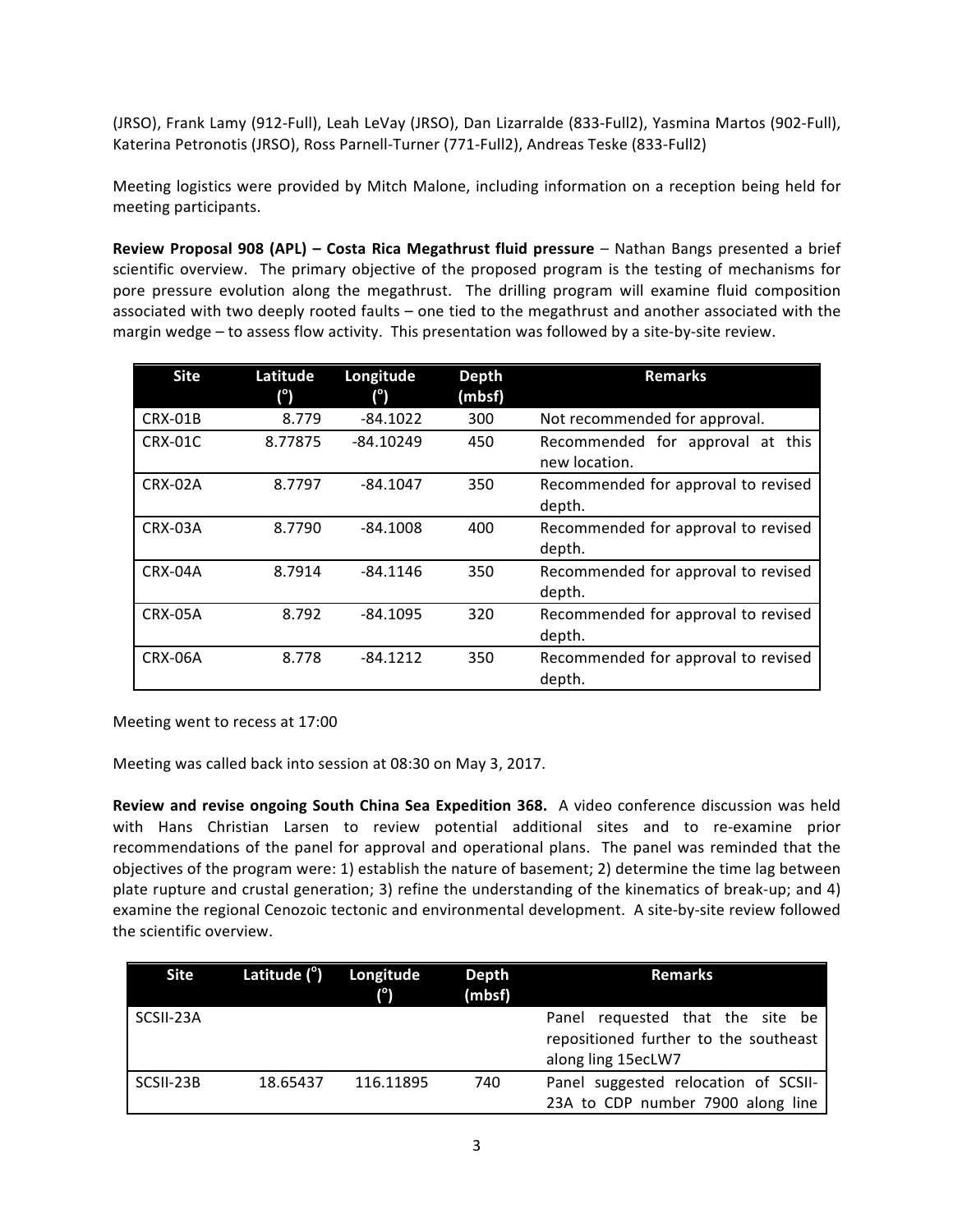| <b>Site</b> | Latitude $(°)$      | Longitude<br>(၂ | <b>Depth</b><br>(mbsf) | <b>Remarks</b>                                                                                                                                                                                                                            |
|-------------|---------------------|-----------------|------------------------|-------------------------------------------------------------------------------------------------------------------------------------------------------------------------------------------------------------------------------------------|
|             |                     |                 |                        | 15ecLW7                                                                                                                                                                                                                                   |
| SCSII-24A   | 18.6397             | 116.1276        | 530                    | Recommend approval as requested.                                                                                                                                                                                                          |
| SCSII-27A   | 18.8484             | 116.2423        | 250                    | Recommend approval as requested.                                                                                                                                                                                                          |
| SCSII-16A   | 18.4701             | 116.2272        | 846                    | has reconsidered<br>its<br>Panel<br>prior<br>recommendation not to recommend<br>approval of the site based on recent<br>drilling results and now recommends<br>approval as requested, with approval<br>to washdown without coring to 500m |
| SCSII-18A   | $18.45679^{\circ}N$ | 116.23505°E     | 1260                   | Operational plan changed to permit<br>the washdown to 758m                                                                                                                                                                                |
| SCSII-9B    | $18.14383^{\circ}N$ | 116.31410°E     | 1827                   | Operational plan changed to permit<br>the washdown without coring to 1km.                                                                                                                                                                 |

**Review Proposal 833 (Full2) - Guaymas Basin Activity** - Andreas Teske and Dan Lizarralde presented a brief scientific overview. The objectives of the drilling program is to focus on the chemical and microbial processes driven by igneous sill intrusion into the sediment and the associated implications on the carbon cycle, changes in ocean chemistry, the deep biosphere, and limits of life. This overview presentation was followed by a site-by-site review.

| <b>Site</b> | Latitude<br>$(^\circ)$ | Longitude<br>(°) | <b>Depth</b><br>(mbsf) | <b>Remarks</b>                                                                                                                                          |
|-------------|------------------------|------------------|------------------------|---------------------------------------------------------------------------------------------------------------------------------------------------------|
| GUAYM-01B   | 27.6372                | 111.8890         | 600                    | for<br>Recommended<br>approval<br>as<br>requested.                                                                                                      |
| GUAYM-02B   | 27.6314                | $-111.8799$      | 600                    | Recommended<br>for<br>approval<br>as<br>requested.                                                                                                      |
| GUAYM-03B   | 27.5041                | $-111.6811$      | 200                    | Recommended<br>for<br>approval<br>to<br>modified depth. Camera image of site<br>required before drilling to ensure no<br>seeps communities are present. |
| GUAYM-12A   | 27.5076                | $-111.6783$      | 200                    | for<br>Recommended<br>approval<br>to<br>modified depth. Camera image of site<br>required before drilling to ensure no<br>seeps communities are present. |
| GUAYM-04B   | 27.2089                | $-111.2236$      | 650                    | Recommended for approval pending<br>confirmation of the areal extent of the<br>MDT identified at approximately 3.15<br>sec TWT.                         |
| GUAYM-11A   | 27.2009                | $-111.2114$      | 450                    | Recommended<br>for<br>approval<br>as<br>requested.                                                                                                      |
| GUAYM-15A   | 27.2065                | $-111.2199$      | 670                    | Recommended<br>for<br>approval<br>as<br>requested.                                                                                                      |
| GUAYM-06B   | 27.2557                | $-111.5056$      | 250                    | Recommend<br>for<br>approval<br>as<br>requested.                                                                                                        |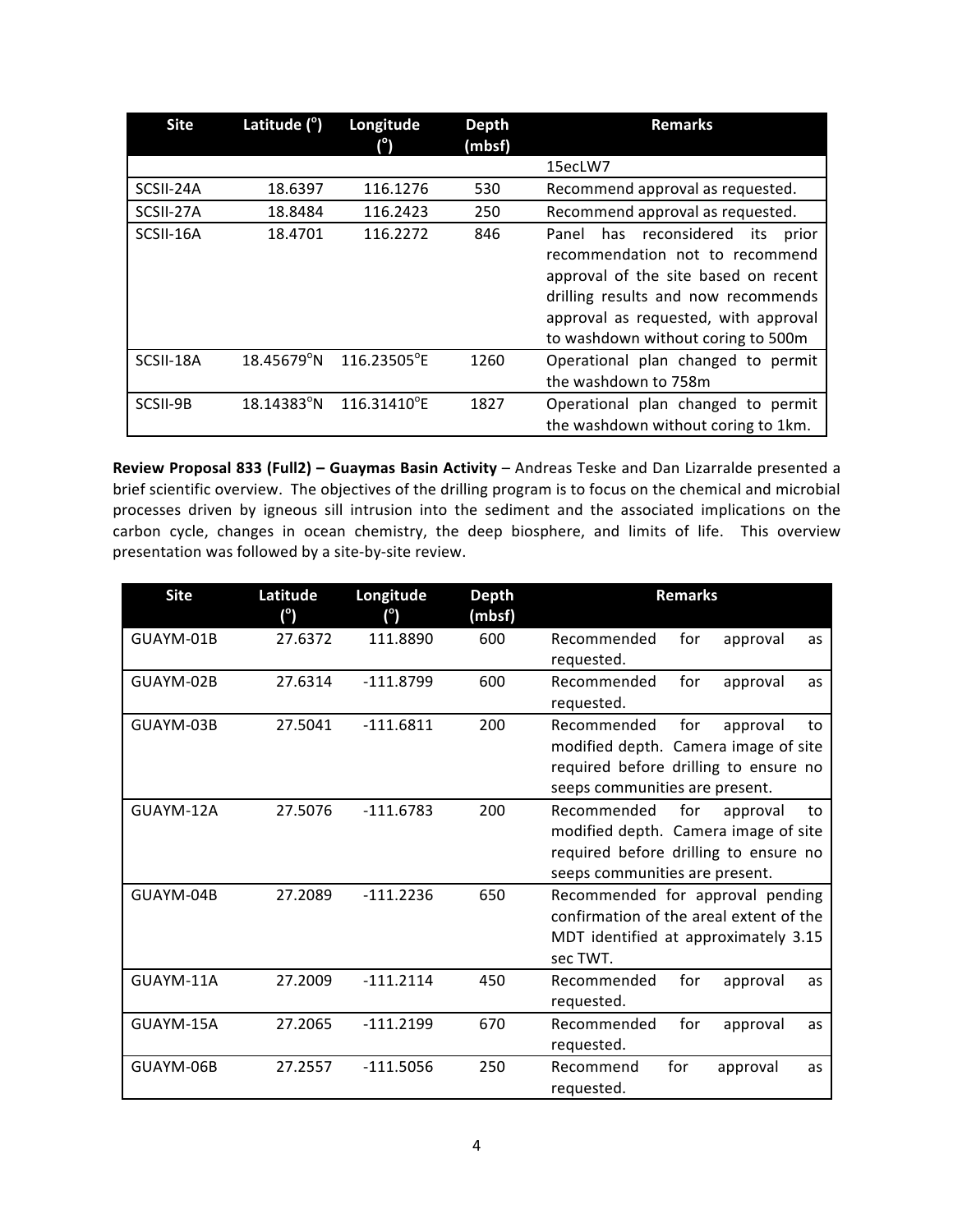| <b>Site</b> | Latitude<br>(°) | Longitude<br>(°) | <b>Depth</b><br>(mbsf) | <b>Remarks</b>                                                                                                                                                                                              |
|-------------|-----------------|------------------|------------------------|-------------------------------------------------------------------------------------------------------------------------------------------------------------------------------------------------------------|
| GUAYM-09B   |                 |                  |                        | Not recommended for approval.                                                                                                                                                                               |
| GUAYM-13A   |                 |                  |                        | Not recommended for approval.                                                                                                                                                                               |
| GUAYM-14A   |                 |                  |                        | Not recommended for approval.                                                                                                                                                                               |
| GUAYM-10B   | 27.5548         | $-111.5494$      | 200                    | for<br>Recommended<br>approval<br>to<br>modified depth. Camera image of site<br>required before drilling to ensure no<br>seeps communities are present.                                                     |
| GUAYM-16A   | 27.4721         | -111.4797        | 182                    | Recommended<br>the<br>by<br>at<br>panel<br>CDP15070 line SO008 to a depth<br>equivalent to 2.69 sec TWT. The panel<br>also recommends that a sea surface<br>bubble watch be implemented during<br>drilling. |

**Review Proposal 902 (Full) - Iceberg Alley Paleoceanography** - Yasmina Martos presented a brief scientific overview. The overall objective of the drilling program is to reconstruct the Antarctic Ice Sheet evolution from the Middle Miocene onward by: 1) examining an spatially integrated record of the variability in iceberg flux; 2) reconstruct atmospheric circulation changes in the southern hemisphere; and 3) examine changes in water mass composition, including Drake Passage flow through. This overview was followed by a site-by-site review.

| <b>Site</b> | Latitude<br>(°) | Longitude<br>$(^\circ)$ | <b>Depth</b><br>(mbsf) | <b>Remarks</b>                       |
|-------------|-----------------|-------------------------|------------------------|--------------------------------------|
| $SCO-14$    | $-59.8000$      | $-41.7600$              | 592                    | Recommended<br>for<br>approval<br>as |
|             |                 |                         |                        | requested within the proposed shot   |
|             |                 |                         |                        | point range.                         |
| $SCO-13$    | $-59.4410$      | $-41.0610$              | 556                    | Recommended for approval ±350m       |
|             |                 |                         |                        | from proposed position               |
| SCO-15      | $-59.8520$      | $-41.4530$              | 488                    | Recommended for approval within the  |
|             |                 |                         |                        | proposed shot point range to the     |
|             |                 |                         |                        | northeast only to the new depth      |
| $SCO-18$    | $-59.1108$      | $-40.9062$              | 673                    | Recommended for approval within the  |
|             |                 |                         |                        | proposed shot point range to thethe  |
|             |                 |                         |                        | new depth.                           |
| SCO-17      | $-57.7055$      | $-43.3620$              | 732                    | Recommended for approval within the  |
|             |                 |                         |                        | proposed shot point range to the new |
|             |                 |                         |                        | depth.                               |
| SCO-11      | $-57.4421$      | $-43.3578$              | 620                    | Recommended for approval within the  |
|             |                 |                         |                        | proposed shot point range to the new |
|             |                 |                         |                        | depth.                               |
| SCO-01      | $-57.4333$      | $-43.4500$              | 590                    | Recommended for approval within the  |
|             |                 |                         |                        | proposed shot point range to the new |
|             |                 |                         |                        | depth.                               |
| SCO-12      | $-57.6466$      | $-43.5000$              | 556                    | Recommended for approval within the  |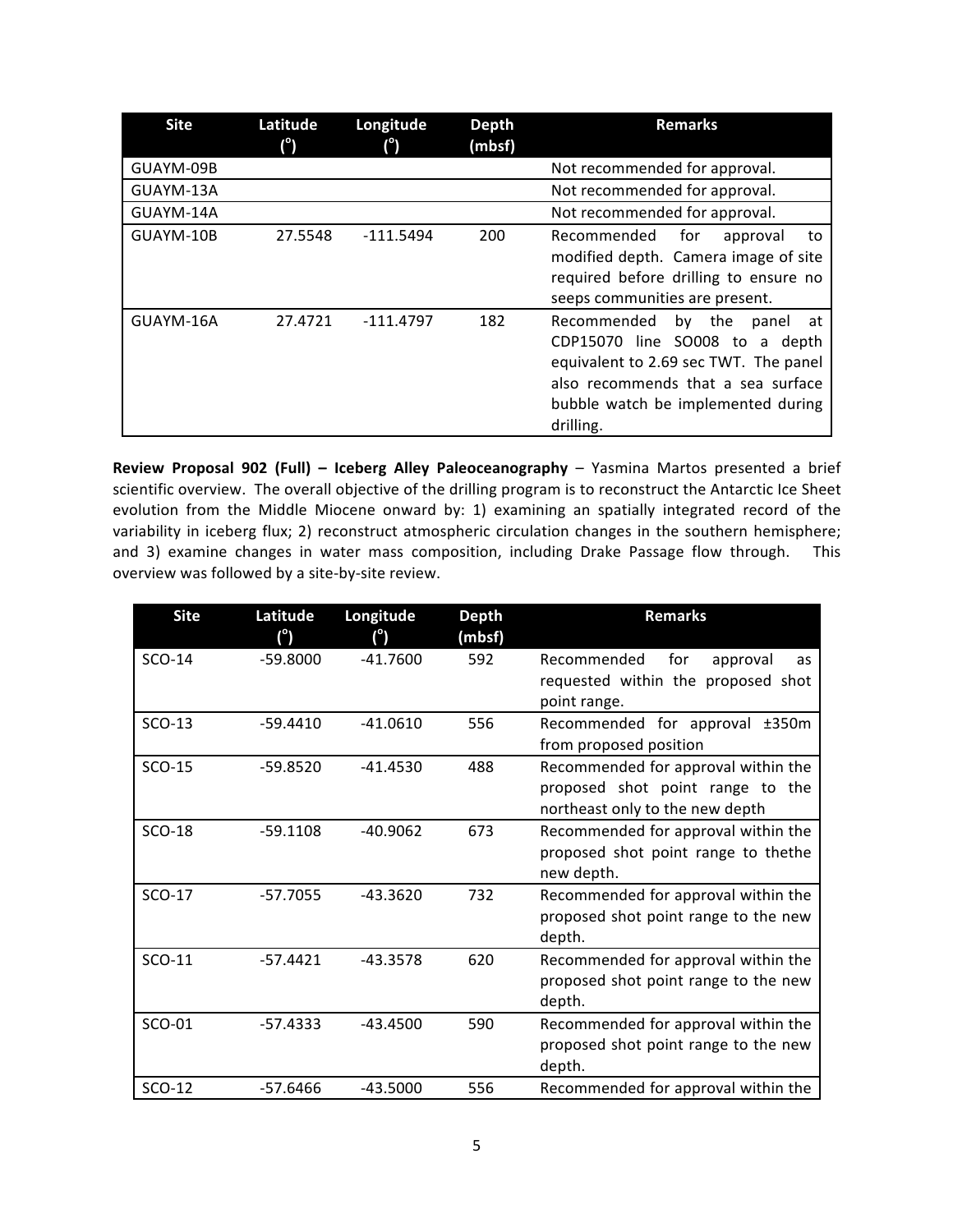| <b>Site</b> | Latitude<br>(°) | Longitude  | <b>Depth</b><br>(mbsf) | <b>Remarks</b>                                                                        |
|-------------|-----------------|------------|------------------------|---------------------------------------------------------------------------------------|
|             |                 |            |                        | proposed shot point range.                                                            |
| SCO-16      | $-57.7055$      | $-43.5001$ | 810                    | Recommended for approval within the<br>proposed shot point range to the new<br>depth. |
| $SCO-19$    | $-57.4285$      | $-43.5000$ | 444                    | Recommended for approval within the<br>proposed shot point range to the new<br>depth. |
| $SCO-21B$   | $-61.7709$      | $-40.2749$ | 468                    | for<br>Recommended<br>approval<br>as<br>proposed.                                     |

**Review Proposal 834 (Full2) - Agulhas-Transkei Transect - Brian Huber presented a brief scientific** overview. The key scientific objectives identified are: 1) establishing the origin and age of the Agulhas Platform and Transkei Basin; 2) determining the timing, causes, and effects of the rise and collapse of the Cretaceous Hothouse; 3) determining the roles of productivity, temperature and circulation at high latitudes during Cretaceous Oceanic Anoxic Events; and 4) examination of the opening of Southern Ocean gateways. This presentation was followed by a site-by-site review.

| <b>Site</b>   | Latitude<br>(°) | Longitude<br>(°) | <b>Depth</b><br>(mbsf) |                                                       | <b>Remarks</b> |                      |    |
|---------------|-----------------|------------------|------------------------|-------------------------------------------------------|----------------|----------------------|----|
| <b>TB-02A</b> | -35.4749985     | 29.6793995       | 1100                   | Recommended<br>revised depth.                         | for            | approval             | to |
| <b>TB-01A</b> | -35.6805992     | 29.6501999       | 950                    | Recommended<br>requested.                             | for            | approval             | as |
| AP-08A        | $-37.1655011$   | 24.7980995       | 500                    | Recommended<br>revised depth.                         | for            | approval             | to |
| AP-09B        | -40.7859001     | 26.6068993       | 540                    | Recommended<br>requested.                             | for            | approval             | as |
| AP-07A        | -37.0250015     | 24.9953003       | 300                    | Recommended<br>requested.                             | for            | approval             | as |
| AP-10A        | -39.9510994     | 26.2362003       | 670                    | Recommended<br>requested.<br>penetration is approved. | for<br>Deeper  | approval<br>basement | as |
| AP-06A        | -40.0663986     | 25.5009003       | 400                    | Recommended<br>requested.                             | for            | approval             | as |
| AP-11A        | -40.0671997     | 24.2537994       | 770                    | Recommended<br>requested.                             | for            | approval             | as |
| $AP-05A$      | -40.0082626     | 25.2681999       | 500                    | Recommended<br>revised depth.                         | for            | approval             | to |
| AP-12A        | -40.0681992     | 24.5436993       | 800                    | Recommended<br>requested.                             | for            | approval             | as |
| AP-04B        | -41.2951012     | 26.1151009       | 900                    | Recommended<br>requested.                             | for            | approval             | as |
| AP-13A        | -40.0671997     | 24.1895008       | 620                    | Recommended<br>requested.                             | for            | approval             | as |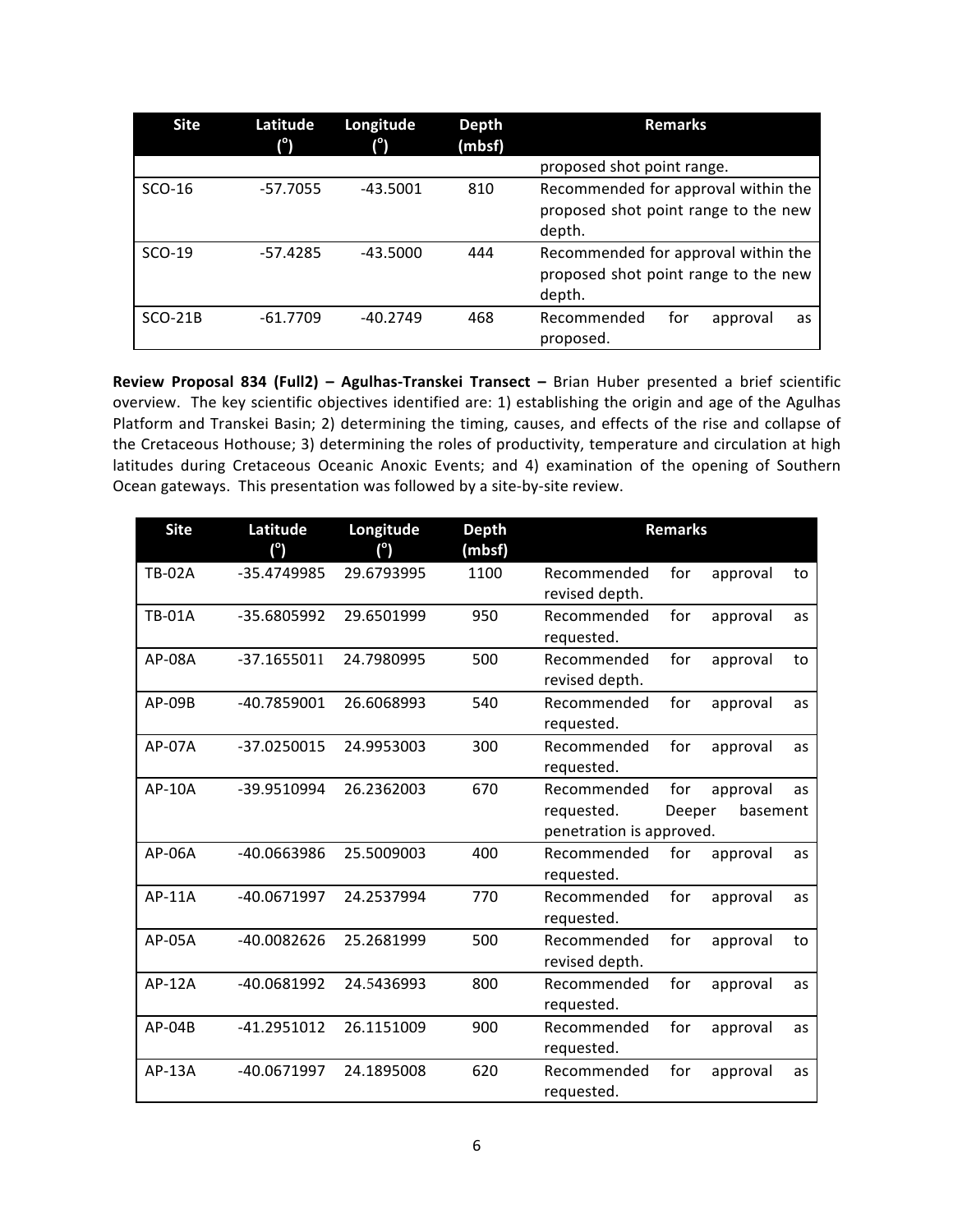| <b>Site</b> | Latitude<br>$(^\circ)$ | Longitude<br>(°) | <b>Depth</b><br>(mbsf) |                               | <b>Remarks</b> |          |    |
|-------------|------------------------|------------------|------------------------|-------------------------------|----------------|----------|----|
| $AP-03A$    | -41.2631989            | 26.3272991       | 500                    | Recommended<br>requested.     | for            | approval | as |
| $AP-14A$    | -40.7178993            | 26.0069008       | 700                    | Recommended<br>revised depth. | for            | approval | to |
| $AP-02A$    | -40.8604012            | 27.2537003       | 700                    | Recommended<br>requested.     | for            | approval | as |
| $AP-01A$    | -40.8800011            | 27.4428997       | 350                    | Recommended<br>requested.     | for            | approval | as |

**Review Proposal 912 (Full) – Drake Passage Paleoceanography – Frank Lamy presented a brief scientific** overview. The primary objective of the drilling proposal was to assess the role of the Southern Ocean in climate change through an examination of a series of interactions, feedbacks, and sensitivities. Specifically, the program will examine the roles of the Drake Passage and South Pacific dust and the implications for "dust fertilization". This overview was followed by a site-by-site review.

| <b>Site</b> | Latitude<br>(°) | Longitude<br>(°) | <b>Depth</b><br>(mbsf) | <b>Remarks</b>                                     |
|-------------|-----------------|------------------|------------------------|----------------------------------------------------|
| $CHI-1B$    | $-55.50250$     | $-71.60222$      | 300                    | for<br>Recommended<br>approval<br>as<br>requested. |
| CHI-4B      | $-52.7048$      | $-75.5965$       | 500                    | for<br>Recommended<br>approval<br>as<br>requested. |
| CHI-5A      | $-52.7227$      | $-75.6077$       | 500                    | for<br>Recommended<br>approval<br>as<br>requested. |
| ESP-1B      | $-54.5844$      | $-76.6765$       | 400                    | Recommended for approval to revised<br>depth.      |
| $CSP-1A$    | $-54.2126$      | $-125.4258$      | 230                    | Recommended for approval to revised<br>depth.      |
| $CSP-2B$    | $-56.1510$      | $-115.1341$      | 300                    | for<br>Recommended<br>approval<br>as<br>requested. |
| CSP-3A      | $-60.7361$      | $-115.9063$      | 300                    | for<br>Recommended<br>approval<br>as<br>requested. |

**Review Proposal 771 (Full2) – Iberian Margin Paleoclimate** – David Hodell and Ross Parnell-Turner presented a brief scientific overview. The scientific objective of the proposal was to extend the oxygen climate record through the Plio-Pleistocene and to characterize changes in North Atlantic water masses through the same time interval using sampling along a water depth transect. This presentation was followed by a site-by-site review.

| Site      | Latitude<br>$(^\circ)$ | Longitude<br>1°) | Depth<br>(mbsf) | <b>Remarks</b>                                |
|-----------|------------------------|------------------|-----------------|-----------------------------------------------|
| SHACK-4C  | 37.567                 | $-10.128$        | 400             | Recommended for approval to revised<br>depth. |
| SHACK-11B | 37.622                 | $-10.71$         | 350             | Recommended for approval to revised<br>depth. |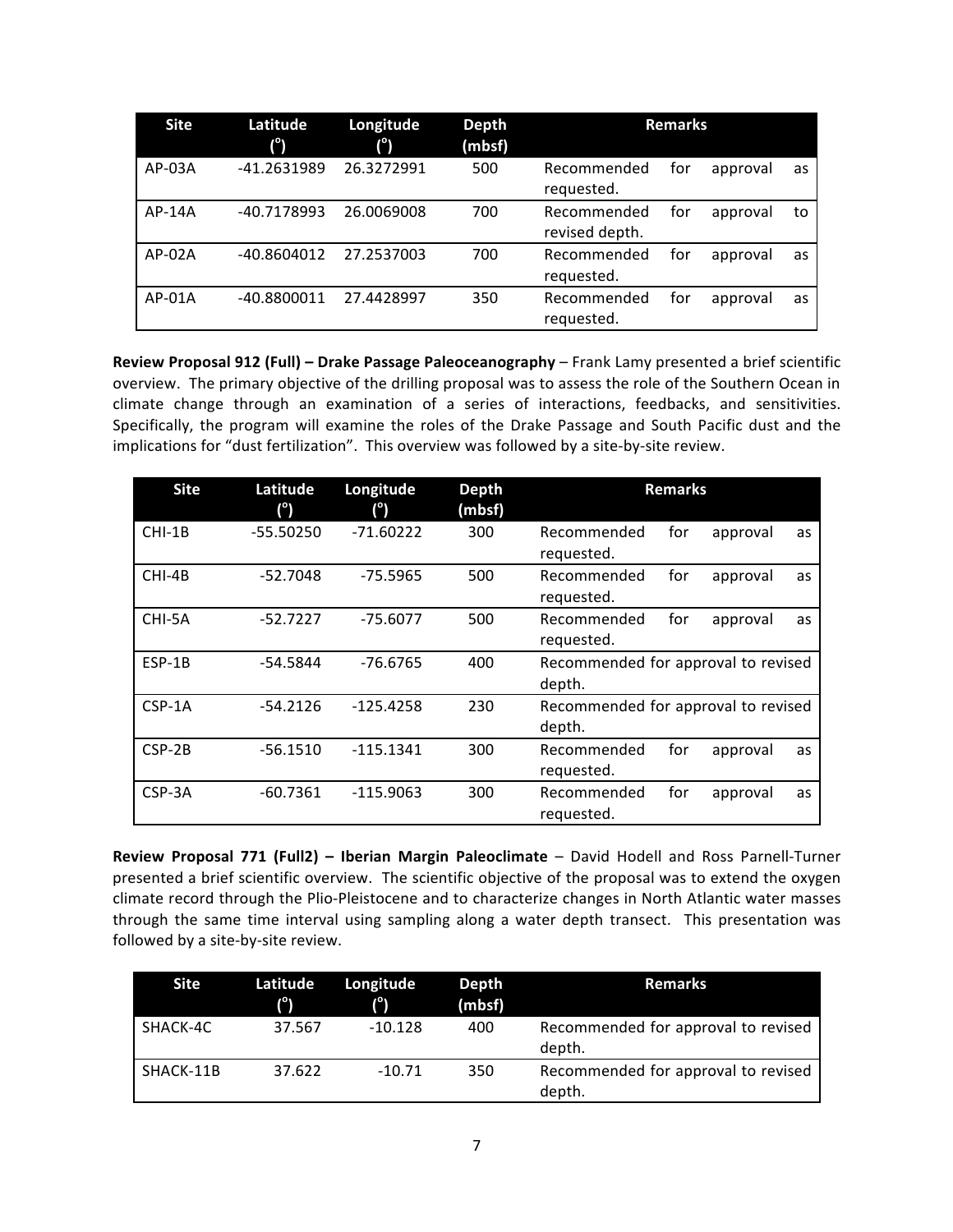| <b>Site</b> | Latitude<br>(°) | Longitude<br>(°) | <b>Depth</b><br>(mbsf) | <b>Remarks</b>                                                                                        |  |  |
|-------------|-----------------|------------------|------------------------|-------------------------------------------------------------------------------------------------------|--|--|
| SHACK-8B    | 37.71           | $-10.493$        | 450                    | Recommended for approval to revised<br>depth.                                                         |  |  |
| SHACK-9B    | 37.845          | $-10.177$        | 500                    | Not recommended for approval.                                                                         |  |  |
| SHACK-10B   | 37.96           | $-9.517$         | 500                    | Recommended for approval to revised<br>depth, but will need to confirm<br>position relative to cable. |  |  |
| SHACK-12A   |                 |                  |                        | Not reviewed too close to cable.                                                                      |  |  |
| SHACK-13B   | 37.738          | $-10.49$         | 450                    | Recommended for approval to revised<br>depth.                                                         |  |  |
| SHACK-14A   | 37.581          | $-10.359$        | 450                    | Recommended for approval to revised<br>depth.                                                         |  |  |
| SHACK-15B   | 37.799          | $-10.194$        | 500                    | Not recommended for approval.                                                                         |  |  |
| SHACK-16B   | 37.53           | $-10.142$        | 450                    | for<br>Recommended<br>approval<br>as<br>requested.                                                    |  |  |
| SHACK-17A   | 37.80291        | $-10.17962$      | 550                    | Recommended for approval at new<br>site positioned by EPSP at "Range 12<br>marker" on JC89 Line 23.   |  |  |

**Depth Extension Request for Expedition 371 (Tasman Frontier) – Mitch Malone presented on behalf of** the scientific party a request to extend drilling depths on three primary and three secondary sites.

| <b>Site</b> | Latitude $(°)$ | Longitude $(°)$ | <b>Depth</b><br>(mbsf) | <b>Remarks</b>                          |  |
|-------------|----------------|-----------------|------------------------|-----------------------------------------|--|
| LHRN-3A     | $-28.661971$   | 161.740721      | 400                    | Recommend approval to revised<br>depth. |  |
| NCTN-8A     | $-26.488587$   | 166.528365      | 800                    | Recommend approval to revised<br>depth. |  |
| NCTN-7A     | $-26.293248$   | 166.549699      | 980                    | Recommend approval to revised<br>depth. |  |
| NCTN-6A     | $-26.375984$   | 166.557793      | 960                    | Recommend approval to revised<br>depth. |  |
| NCTS-2A     | $-34.652186$   | 165.827652      | 700                    | Recommend approval to revised<br>depth. |  |
| NCTS-3A     | $-34.711508$   | 165.872625      | 700                    | Recommend approval to revised<br>depth. |  |

Tentative meeting date planned for late September 2018 in College Station, TX.

Corrections to the last (2016) EPSP meeting minutes identified by Mitch Malone are:

- Proposal 751 (Ross Sea) EBOC-02B longitude  $178.09119^{\circ}$ W
- Proposal 841-APL (Creeping Gas Hydrate) TLC-05C approved to 155m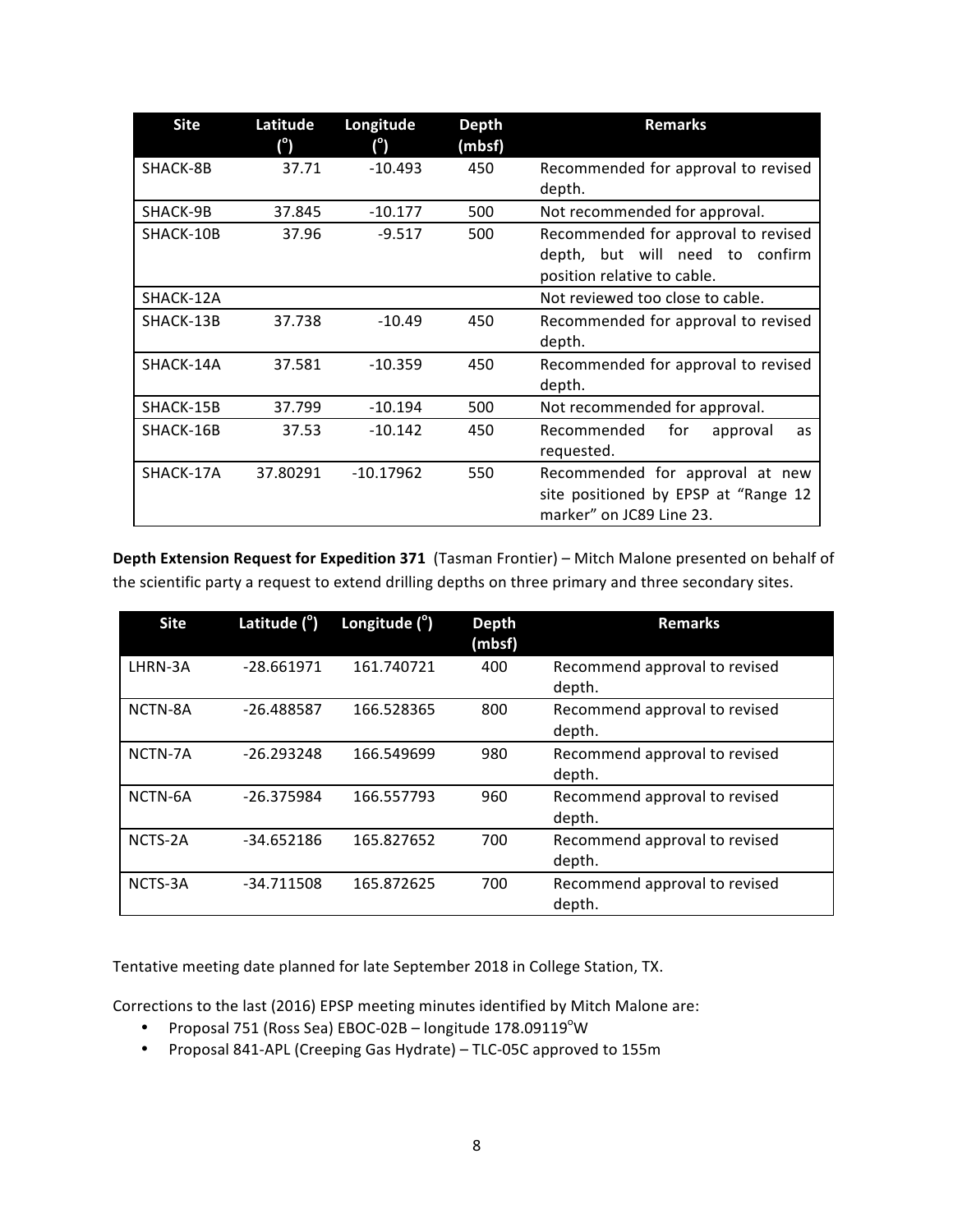**Review of added sites for Expendition 374 (Ross Sea) – Denise Kulhanek presented a brief reminder of** the scientific objectives of the proposal, which had been previously been reviewed by the panel. Five primary objectives were noted: 1-reconstruct ice proximal atmospheric and oceanic temperatures to identify past polar amplification and assess its forcings/feedbacks; 2-assess the role of oceanic forcing (e.g. sea level and temperature) on marine ice sheet stability/instability; 3-evaluate the contribution of West Antarctica to far-field sea level estimates; 4-identify the sensitivity of WAIS to Earth's orbital configuration under a variety of climate boundary conditions; and 5-reconstruct Eastern Ross Sea bathymetry to examine relationships between sea-floor geometry, ice sheet stability/instability, and global climate. The request for additional sites was a result of the possibility of sea ice. This was followed by the site-by-site review.

| <b>Site</b> | Latitude<br>$(^\circ)$ | Longitude<br>(°) | <b>Depth</b><br>(mbsf) |                                                    | <b>Remarks</b>                                                                                 |  |
|-------------|------------------------|------------------|------------------------|----------------------------------------------------|------------------------------------------------------------------------------------------------|--|
| RSCR-13B    | -73.9175423            | -175.349974      | 1000                   | Recommended<br>requested.                          | for<br>approval<br>as                                                                          |  |
| RSCR-14A    | -74.1502999            | $-176.795129$    | 950                    | Recommended<br>requested.                          | for<br>approval<br>as                                                                          |  |
| RSCR-15A    | $-73.9203$             | $-174.5988$      | 1000                   | Recommended<br>requested.                          | for<br>approval<br>as                                                                          |  |
| RSCR-18A    | -73.910571             | $-162.456325$    | 650                    | revised depth.                                     | Recommended for approval to the                                                                |  |
| RSCR-19A    |                        |                  |                        | Not approved<br>with<br>data<br>a<br>exaggeration. | <b>The</b><br>by the panel.<br>proponents will need to redisplay the<br>reasonable<br>vertical |  |
| EBOCS-12A   | -72.50159422           | 174.6883478      | 1050                   | Recommended<br>requested.                          | for<br>approval<br>as                                                                          |  |
| EBOCS-13A   | -72.5046448            | 173.68603        | 1150                   | Recommended<br>requested.                          | for<br>approval<br>as                                                                          |  |
| EBOCS-10A   |                        |                  |                        | Not recommended for approval.                      |                                                                                                |  |
| EBOCS-11A   | -73.49652175           | 174.6760289      | 520                    | Recommended<br>requested.                          | for<br>approval<br>as                                                                          |  |
| RBSCR-16A   | $-70.6044477$          | 173.019183       | 950                    | Recommended<br>requested.                          | for<br>approval<br>as                                                                          |  |
| RSCSR-17A   | $-70.799113$           | 174.70677        | 500                    | Recommended<br>requested.                          | for<br>approval<br>as                                                                          |  |
| EBOCS-08A   | $-77.242528$           | 172.364          | 1000                   | Recommended<br>requested.                          | for<br>approval<br>as                                                                          |  |
| EBOCS-09A   | -77.24710754           | 171.6222151      | 1300                   | Recommended<br>requested.                          | for<br>approval<br>as                                                                          |  |

An additional seismic section was presented to the panel that represented a potential Holocene paleoceanographic site. The question posed was whether or not the panel could approval such a site. This resulted in a discussion on whether the panel should review locations that are outside the scope